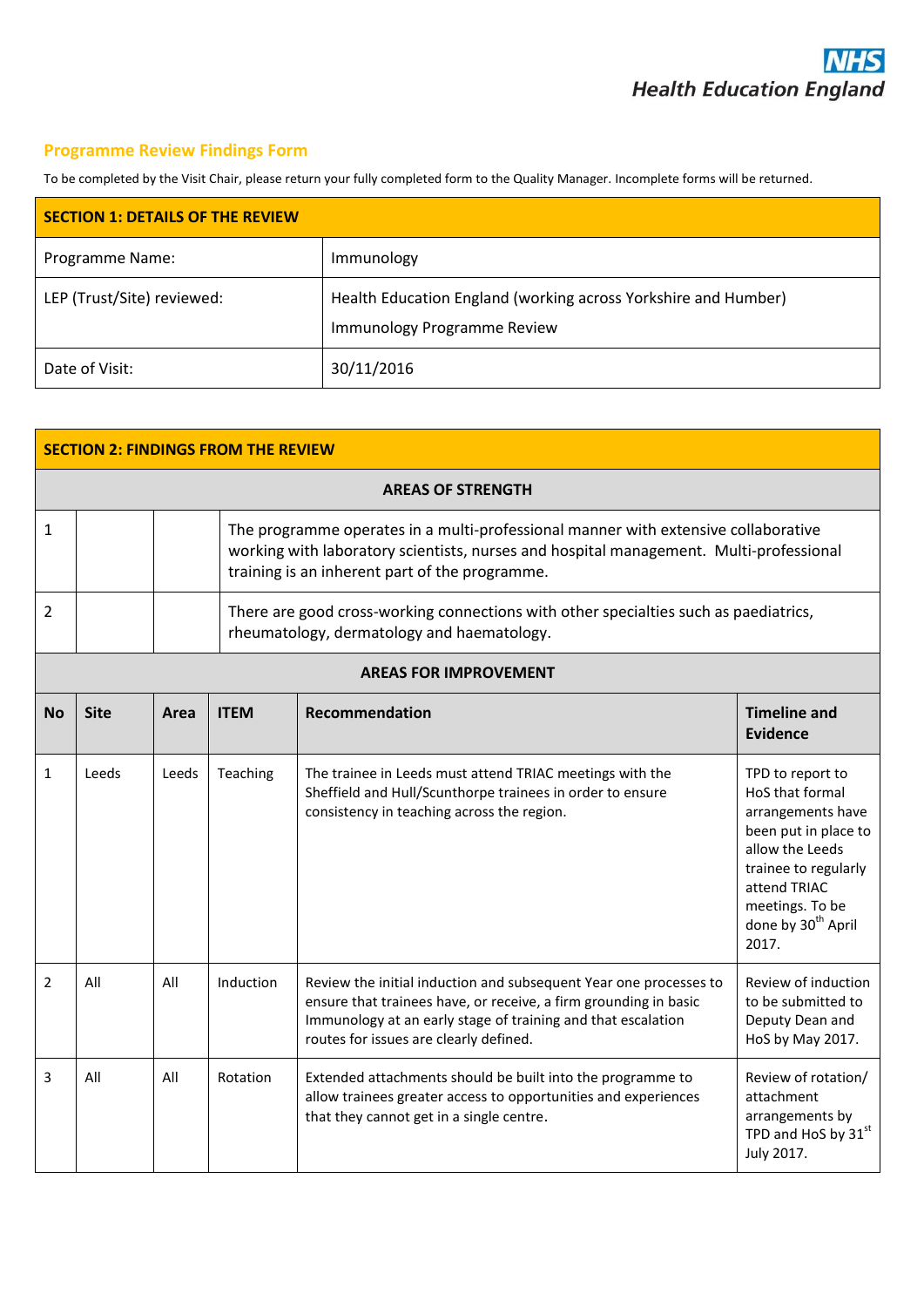| 4 | All       | All | Protected<br>laboratory<br>time | A more structured approach to the organisation of laboratory<br>sessions for trainees needs to be introduced to ensure that<br>trainees meet the demands of the curriculum in terms of time in<br>the lab.                                                                                                             | Plan to be<br>submitted to HoS<br>by TPD and ESs by<br>31 <sup>st</sup> May 2017.                                                                                                                                                                                                                                   |
|---|-----------|-----|---------------------------------|------------------------------------------------------------------------------------------------------------------------------------------------------------------------------------------------------------------------------------------------------------------------------------------------------------------------|---------------------------------------------------------------------------------------------------------------------------------------------------------------------------------------------------------------------------------------------------------------------------------------------------------------------|
| 5 | All       | All | Curriculum<br>guidance          | Both trainers and trainees need guidance on the requirements of<br>the new curriculum (including generic competencies) and use of<br>the e-portfolio. (This may need external support and deliberation<br>by JRCPTB, RCP and RCPath)                                                                                   | TPD to ensure that<br>trainees and<br>trainers know to<br>contact her with<br>any problems they<br>are experiencing<br>with the curriculum<br>and the ePortfolio<br>by 31st May 2017.<br>TPD (and HoS if<br>required) to liaise<br>with SAC rep to<br>ensure that<br>problems are<br>escalated up to<br>JRCPTB etc. |
| 6 | Sheffield | All | <b>TPD</b><br>workload          | Dr Shrimpton needs support in her role as TPD. The identification<br>of a deputy or a TPD for the East Midlands region should be<br>considered. Additionally, consideration of identifying an ES for the<br>Sheffield site to replace Dr Shrimpton thus allowing her to<br>concentrate on the TPD role should be made. | TPD to report to<br><b>HoS and Deputy</b><br>Dean regarding<br>progress/decision<br>by May 2017.                                                                                                                                                                                                                    |

## **SUMMARY**

Immunology is a small specialty with approximately 30 trainees and 50 consultants across the whole specialty. Due to the size of the specialty ARCPs take place between the North, North West and East Midlands regions. Three trainees attended the programme review representing Hull/Scunthorpe, Leeds and Sheffield.

The cross region nature of the programme has contributed to a division between the Leeds programme and the Sheffield and Hull/Scunthorpe programmes creating a North and South split. In order to regain consistency between the programmes it was deemed important for the Leeds trainee to join the Sheffield and Hull/Scunthorpe trainees at their quarterly TRIAC (Trent regional immunology and allergy consortium). This meeting was deemed extremely useful by the trainees as it helps to set out the requirements of the programme and also covers lab and clinical teaching. Currently the Leeds trainee joins the TRIAC equivalent in Newcastle. The trainee can continue to attend the Newcastle training but must attend TRIAC. **RECOMMENDATION 1: The trainee in Leeds must attend TRIAC meetings with the Sheffield and Hull/Scunthorpe trainees in order to ensure consistency in teaching across the region.** 

Induction is currently delivered on an individual basis and would have greater benefit and effectiveness if delivered with a pan region approach. An initial overview of Immunology would be of benefit to the trainees to give them a basic grounding in the programme. Emphasis of the escalation route for issues should be made at induction to ensure that trainees are fully aware of the support networks available to them. A national bootcamp may be an option for consideration; the trainees would like to learn how the clinical, laboratory and research aspects interlink at an early stage in training. **RECOMMENDATION 2: Review the initial induction and subsequent Year one processes to ensure that trainees have, or receive, a firm grounding in basic Immunology at an early stage of training and that escalation routes for issues are clearly defined.**

The programme is currently running as independent departments with the trainees receiving different experiences depending upon where they train. Supervision levels and the volume of feedback vary between the sites. Training in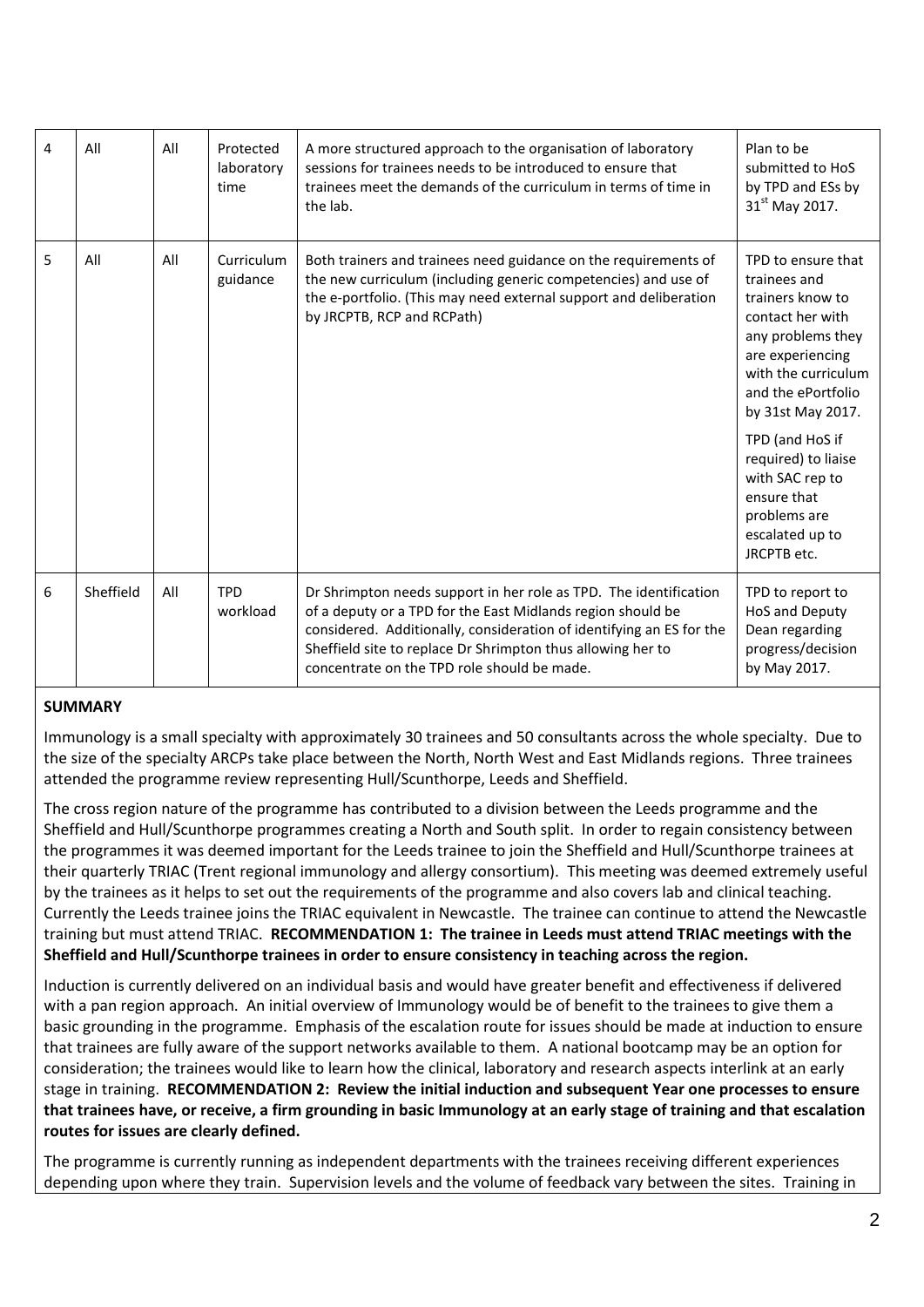Sheffield was considered to be excellent and based on trainee feedback, the Sheffield department appears to be the most structured, and it would benefit the trainees to transpose the Sheffield structure to the other areas. The trainees do not currently formally rotate within or without the programme but do have formal, specific attachments (particularly toward the end of the training programme) in other centres such as Newcastle or Great Ormond Street in order to get tertiary Paediatrics and transplantation experience. When asked, the trainees reported that they would welcome the opportunity to rotate to gain experience of working in a different centre and to increase exposure to greater learning opportunities. The introduction of extended learning attachments at centres within the region was considered a positive prospect. The Hull/Scunthorpe trainee is currently training in two centres and extolled the benefits of this. The effective advertisement of rotation opportunities available to trainees to other centres would be gratefully received by trainees. **RECOMMENDATION 3: Extended attachments should be built into the programme to allow trainees greater access to opportunities and experiences that they cannot get in a single centre.**

Access to time in the lab was highlighted as an issue by the trainees. A more structured approach to the organisation of laboratory sessions for trainees needs to be introduced to ensure that trainees adequately meet the requirements of the curriculum. Every trainee is expected to have protected and adequate lab time. It is noted that local issues in respect of this may also be reflected nationally with pressure on trainees in other centres to deliver direct care activities at the expense of training time spent in the laboratory. ESs must ensure that trainees have protected lab time. **RECOMMENDATION 4: A more structured approach to the organisation of laboratory sessions for trainees needs to be introduced to ensure that trainees meet the demands of the curriculum in terms of time in the lab.**

The new curriculum was passed by the GMC in 2015 and all trainees should have transferred to the 2015 curriculum. It was reported that guidance on the requirements of the curriculum is needed for trainees as well as trainers. This will help to add more structure to the trainee learning experience. Trainers also need further training in using the ePDP in order to ensure that trainees are able to effectively reflect on their learning and to complete the required number of assessments. (This may need external support and deliberation by JRCPTB, RCP and RCPath) **RECOMMENDATION 5: Both trainers and trainees need guidance on the requirements of the new curriculum (including generic competencies) and use of the e-portfolio. (This may need external support and deliberation by JRCPTB, RCP and RCPath) The TPD must ensure that trainees and trainers are enabled to contact her with concerns – these must be escalated to the relevant national bodies for further discussion and advice if the issues cannot be resolved locally.**

The time commitment required of the programme TPD, Dr Shrimpton, was examined as her remit covers both Yorkshire and the Humber and East Midlands. Dr Shrimpton has been in the TPD role for almost a year and she is also the Sheffield ES. The identification of a deputy or equivalent in the East Midlands area was suggested in order to alleviate the current pressures of the role. Additionally, another ES could be sought to replace Dr Shrimpton, allowing her to continue in her TPD role with more time to devote to this. This should be discussed with colleagues in East Midlands and Yorkshire and Humber. **RECOMMENDATION 6: Dr Shrimpton needs support in her role as TPD. The identification of a deputy or a TPD for the East Midlands region should be considered. Additionally, consideration of identifying an ES for the Sheffield site to replace Dr Shrimpton thus allowing her to concentrate on the TPD role should be made.**

The Hull/Scunthorpe trainee reported that there is difficulty in accessing full text journals online. An option to consider is access through the BMA library.

Most trainees would recommend their post. All feel that they will be fully competent on completion of their training. No concerns were raised regarding patient safety. No issues were raised regarding bullying and harassment and none of the trainees have been involved in an SI.

| <b>SECTION 3: OUTCOME (PLEASE DETAIL WHAT ACTION IS REQUESTED FOLLOWING THE REVIEW)</b> |     |  |
|-----------------------------------------------------------------------------------------|-----|--|
| No further action required - no issues identified                                       |     |  |
| Monitoring by School                                                                    | Yes |  |
| Speciality to be included in next round of annual reviews                               |     |  |
| Level 2: Triggered Visit by LETB with externality                                       |     |  |
| Level 3: Triggered Visit by LETB including regulator involvements                       |     |  |
|                                                                                         |     |  |